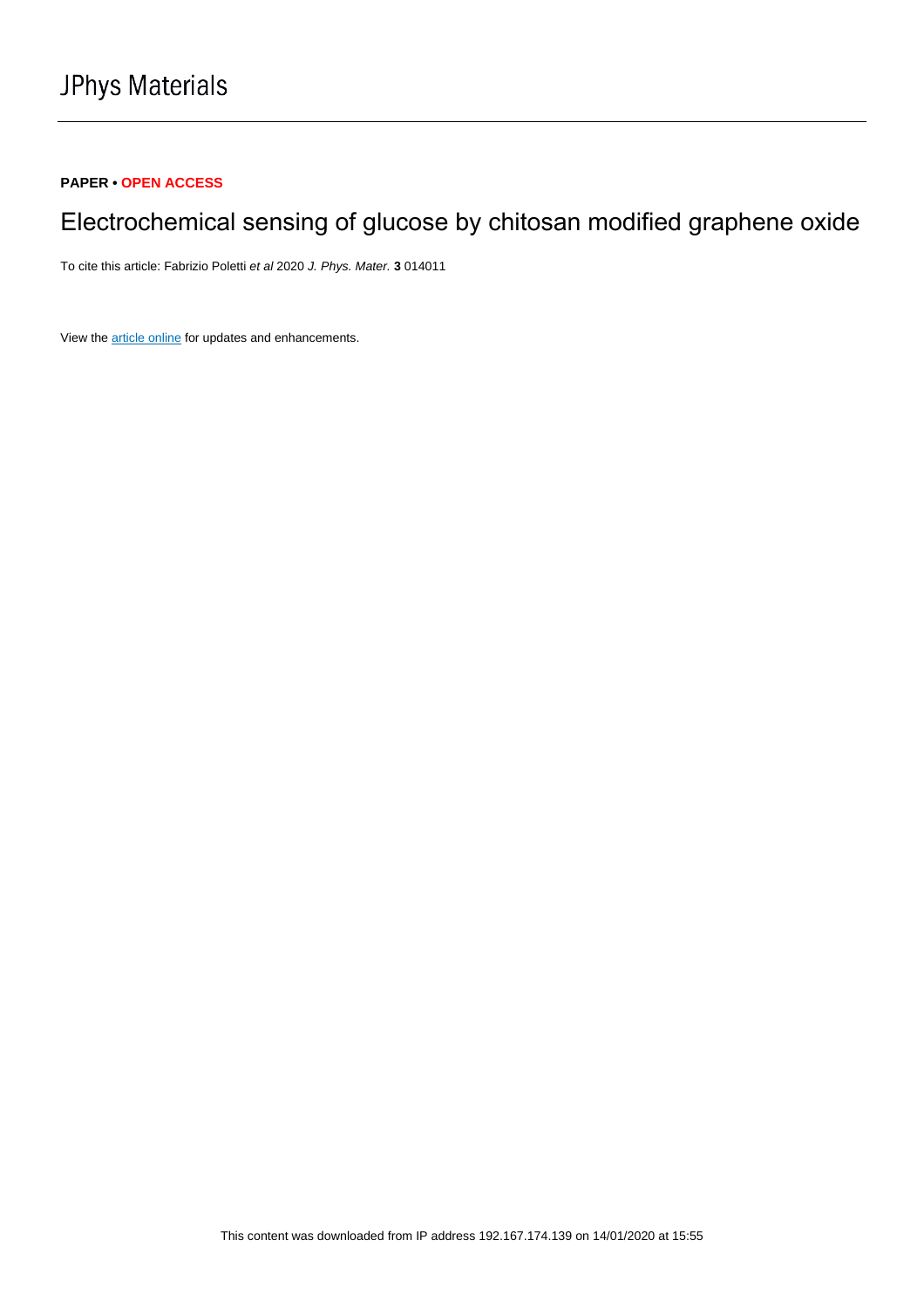## **JPhys Materials**

<span id="page-1-0"></span>CrossMark

PAPER

OPEN ACCESS

RECEIVED 10 August 2019

REVISED 18 November 2019

ACCEPTED FOR PUBLICATION

2 December 2019 PUBLISHED

14 January 2020

Original content from this work may be used under the terms of the [Creative](http://creativecommons.org/licenses/by/3.0) [Commons Attribution 3.0](http://creativecommons.org/licenses/by/3.0) **licence** 

Any further distribution of this work must maintain attribution to the author(s) and the title of the work, journal citation and DOI.



Electrochemical sensing of glucose by chitosan modified graphene oxide

Fabrizio Poletti<sup>1</sup>© [,](https://orcid.org/0000-0002-7614-7100) Laura Favaretto<sup>2</sup>, Alessandro Kovtun<sup>2</sup>©, Emanuele Treossi<sup>2</sup>, Franco Corticelli<sup>3</sup>, Massimo Gazza[no](https://orcid.org/0000-0001-9646-021X)<sup>2</sup>, Vincenzo Palermo<sup>2,4,5</sup> (@, Chiara Zana[rd](https://orcid.org/0000-0002-7614-7100)i<sup>1,2,5</sup> @ and Manuela Melucci<sup>2,5</sup>

<sup>1</sup> Department of Chemical and Geological Sciences, University of Modena and Reggio Emilia, Modena, Italy

<sup>2</sup> Institute of Organic Synthesis and Photoreactivity, National Research Council of Italy, Bologna, Italy

<sup>3</sup> Institute for Microelectronics and Microsystems, National Research Council of Italy, Bologna, Italy

<sup>4</sup> Industrial and Materials Science, Chalmers University of Technology, Göteborg, Sweden

Authors to whom any correspondence should be addressed.

E-mail: [vincenzo.palermo@isof.cnr.it](mailto:vincenzo.palermo@isof.cnr.it), [chiara.zanardi@unimore.it](mailto:chiara.zanardi@unimore.it) and [manuela.melucci@isof.cnr.it](mailto:manuela.melucci@isof.cnr.it)

Keywords: graphene oxide, nanocomposites, glucose sensing

## Abstract

Graphene oxide (GO) coated electrodes provide an excellent platform for enzymatic glucose sensing, induced by the presence of glucose oxidase and an electrochemical transduction. Here, we show that the sensitivity of GO layers for glucose detection redoubles upon blending GO with chitosan (GO +Ch) and increases up to eight times if covalent binding of chitosan to GO (GO−Ch) is exploited. In addition, the conductivity of the composite material GO−Ch is suitable for electrochemical applications without the need of GO reduction, which is generally required for GO based coatings. Covalent modification of GO is achieved by a standard carboxylic activation/amidation approach by exploiting the abundant amino pendants of chitosan. Successful functionalization is proved by comparison with an ad-hoc synthesized control sample realized by using non-activated GO as precursor. The composite GO−Ch was deposited on standard screen-printed electrodes by a dropcasting approach. Comparison with a chitosan-GO blend and with pristine GO demonstrated the superior reliability and efficiency of the electrochemical response for glucose as a consequence of the high number of enzyme binding sites and of the partial reduction of GO during the carboxylic activation synthetic step.

## 1. Introduction

Chitosan (Ch, scheme [1](#page-2-0)) is a natural cationic polysaccharide, deriving from shrimp shells and characterized by abundant –OH and –NH2 groups. Due to its high biocompatibility, biodegradability, hydrophilicity, good processability in films/hydrogels/sponges, mechanical strength and anti-bacterial properties, Ch and its composites have been widely exploited in drug and gene delivery, as well as in tissue engineering. Chitosan composites have been widely applied also in biosensing [[1](#page-9-0), [2](#page-9-0)], since Ch induces dispersion of the biological recognition element in a biomimetic environment, which improves both stability and lifetime of the sensor [[3](#page-9-0)–[5](#page-9-0)]. Examples of biosensors involving Ch also include enzymatic sensors for the analysis of glucose; since the detection in this case requires the presence of a redox active enzyme, namely glucose oxidase (Enz), they mainly consist of amperometric sensors. The enzyme, which is stably fixed on the electrode surface, converts glucose to the relevant oxidized form, according to (1):

> $D - Glucose + O_2 \stackrel{Enz}{\rightarrow} D - Gluconolactone + H_2O_2.$  (1)  $2\mathsf{U}_2$

The amount of  $O_2$  consumed by the enzymatic reaction and the amount of  $H_2O_2$  consequently produced are proportional to the concentration of glucose in the sample and are detected by the electrode surface.

Amperometric detection of these species at conventional, flat electrode surfaces yields biosensors with rather poor performance, especially in terms of sensitivity and detection limit. For this reason, electrocatalytic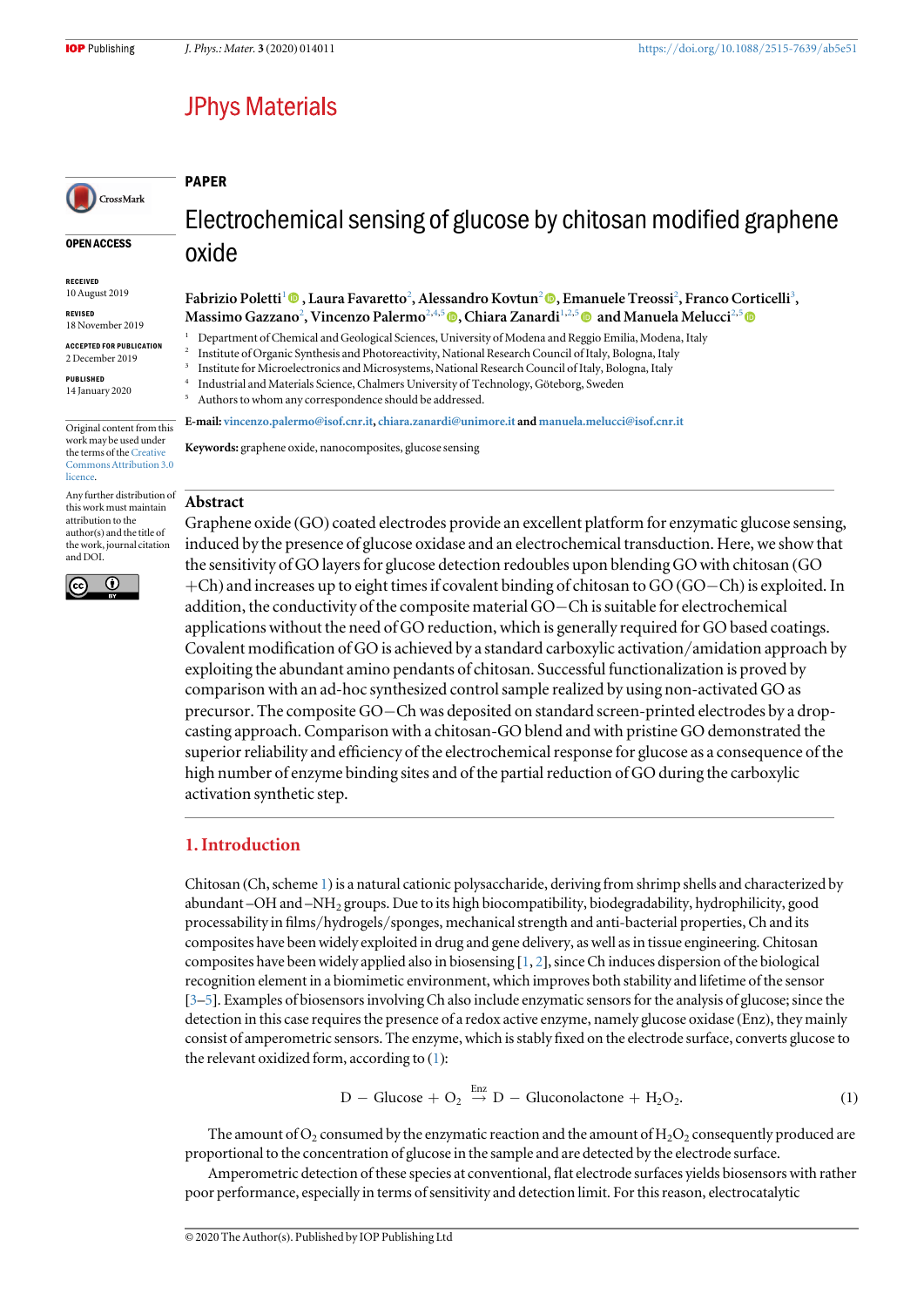<span id="page-2-0"></span>

materials are often preferred, as they are capable to partially remove overvoltages implied in the charge transfer process and to shift the electrochemical process at less extreme potential values. Among the different materials tested to such a purpose, graphene oxide (GO) is now attracting the interest of the scientific community dealing with electrochemical sensing [[6,](#page-9-0) [7](#page-9-0)]. This material, in fact, possesses a nanosized dimension, allowing a high number of oxidized residues to be well exposed to the surrounding environment. These moieties are responsible for the activation of effective electrocatalytic processes in charge of several species acting as the analyte  $[8-10]$  $[8-10]$  $[8-10]$  $[8-10]$  $[8-10]$ . These same can be also used as the binding sites of(bio)molecules, e.g. enzymes, antibodies, fragments of DNA, acting as the recognition element for a target analyte  $[11–13]$  $[11–13]$  $[11–13]$  $[11–13]$  $[11–13]$ . Except for these purposes specifically dealing with sensing, GO is often preferred to pristine graphene since it possesses greater solubility in many polar solvents, water included, and its surface chemistry can be easily tuned from highly oxidized, i.e. rich of epoxide, hydroxyl, carbonyl and carboxyl groups, to a structure possessing mainly sp<sup>2</sup>-hybridized carbon atoms, thanks to a wellcontrolled electrochemical reduction [[10,](#page-9-0) [14](#page-10-0)].

Recently, the appealing properties of both GO and Ch were synergistically used for the preparation of the relevant nanocomposites[[15](#page-10-0), [16](#page-10-0)]. The stability of these composites, formed by simply mixing the two components, was ascribed to adsorptions involving the positively charged –NH $_3^+$  groups of Ch on negatively charged GO nanosheets. The so-obtained stable dispersions were easily processed into the desired structures to be applied in different fields. Examples include the application as nanofibers[[17](#page-10-0)] and as packaging films[[18](#page-10-0)], exploiting the thermo-mechanical properties of the composite, or in drug delivery systems[[19,](#page-10-0) [20](#page-10-0)] and for water purification [[21](#page-10-0)] and remediation [[22,](#page-10-0) [23](#page-10-0)], taking advantage of the recognized biocompatibility and low toxicity of the composites. As a consequence of the advantages previously highlighted, blends of Ch and GO were also successfully applied in electrochemical biosensing [[24](#page-10-0)–[29](#page-10-0)]. In particular, recent results demonstrated the potential application of a GO/Ch/Enz nanocomposite for glucose detection [[24](#page-10-0)]. The sensing strategy adopted in this case was based on the electrocatalytic reduction of  $O_2$ , ascribable to the presence of GO in the electrode coating. Although similar effect was already acknowledged for carbon-based nanomaterials[[30](#page-10-0), [31](#page-10-0)] there is not a clear answer about which species plays an active role in this process[[32](#page-10-0)–[34](#page-10-0)]. The main advantage implied in the use of the GO/Ch/Enz nanocomposite proposed by Kang *et al* [[24](#page-10-0)] was the possibility to detect glucose in the negative potential window, where the interference due to electroactive species normally present in real matrices, e.g. ascorbic acid, is quite limited.

Several examples reported the added value of using GO and Ch blends: Ch possesses a high number of amine residues that can be exploited for covalent grafting of GO [[35](#page-10-0)–[40](#page-10-0)] through amidation reaction with the carboxylic moieties or epoxide ring opening [[41](#page-10-0)]. While amidation requires activation of carboxyls, the epoxide ring opening by primary amines can occur more easily, without activation, but it strongly depends on the amine structure, reaction time, pH and solvent [[42](#page-10-0)]; for example, reaction of GO with polyethyleneimide occurred in water:EtOH 1:1 mixture under reflux for 24 h [[43](#page-10-0)], reaction with TEG diamine occurred in DMF after five days [[36](#page-10-0)], reaction with EDTA occurred in EtOH under sonication for 24 h at room temperature [[44](#page-10-0)]. Thus, a simple mix of GO and Ch not necessary leads to a covalent composite.

Here, we aim at investigating a truly coherent composite, where GO and Ch are linked together by covalent bonds. This strategy could improve the loading and the stability of the enzyme on the sensor surface, and thus the performance of the device

Here, we propose a GO-based material consisting of GO covalently modified with Ch brushes, hereafter defined as GO−Ch. Amidation reaction was exploited to activate the carboxylic acids and to graft the abundant amine groups of Ch to GO [[35](#page-10-0)]. In such conditions, concomitant epoxide ring opening could also occur, thus maximizing the degree of Ch modification. We demonstrate, by spectroscopic investigations, that chemical modification of GO induces significant increase of the number of amine moieties, which are useful to stably anchor a biological recognition element; at the same time, the chemical reaction induces partial reduction of GO, thus ultimately increasing the conductivity of the material with respect to a mere blend of Ch and GO  $(GO+Ch)$ .

The GO–Ch nanocomposite was deposited on commercial screen-printed electrodes(SPE) and used as the substrate for immobilization of Enz by glutaraldehyde cross-linking. Sensing capability toward glucose

 $\overline{2}$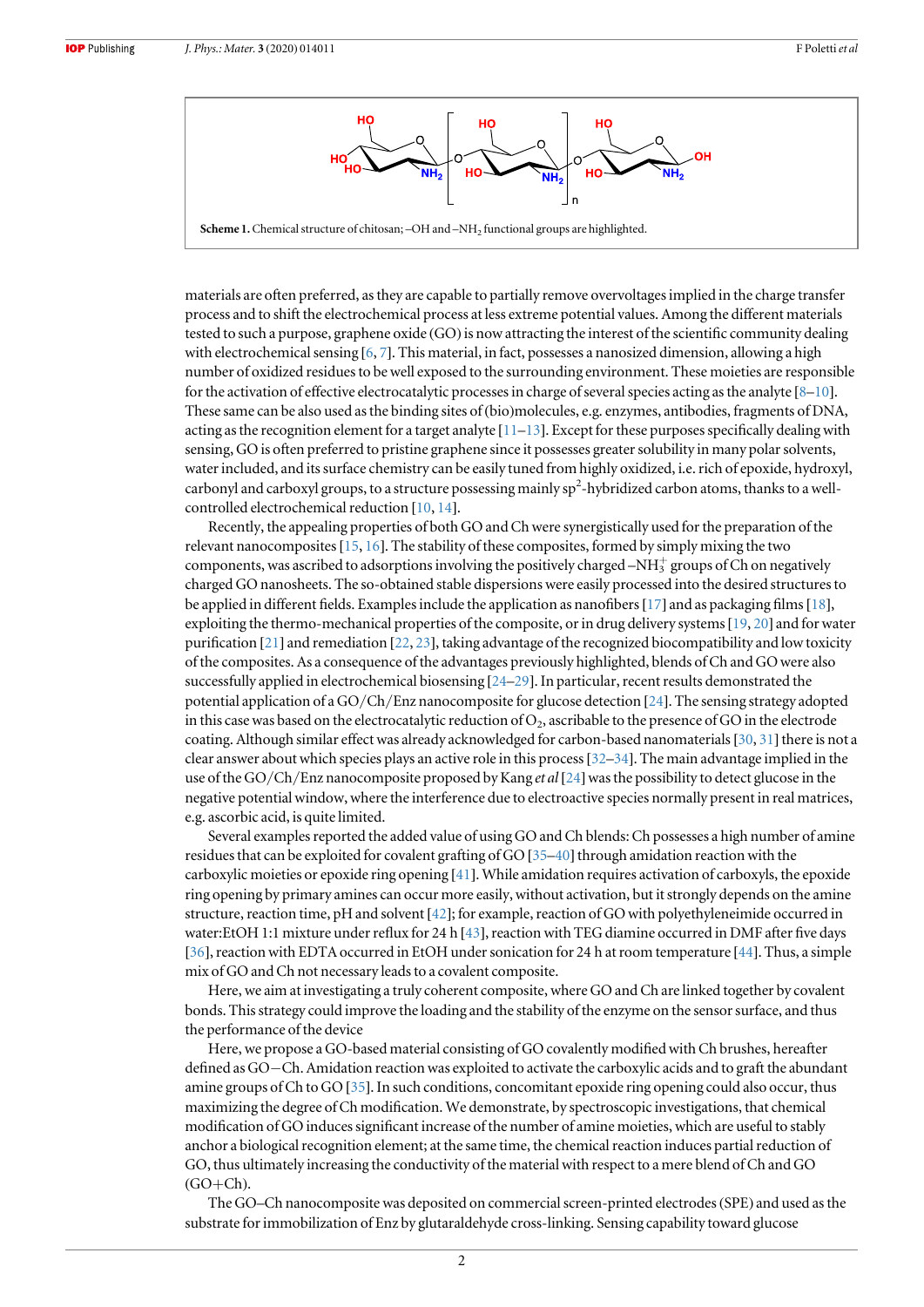detection was also investigated, demonstrating the improvement of the analytical performance of the covalently modified GO with respect to a mixture of GO and Ch (GO+Ch) [[24](#page-10-0)], and also to pristine GO after performing the electrochemical reduction to increase the conductivity [[10](#page-9-0)].

## 2. Experimental

Medium molecular weight Ch ( $M_n = 190-310$  kDa, 75%–85% deacetylated), lithium chloride (LiCl), anhydrous N,N-dimethylformamide (DMF), D-glucose, glutaraldehyde 25% solution, Nafion 5% solution and Enz (from Aspergillus Niger, type VII, lyophilized powder)were purchased from Sigma-Aldrich. Thionyl chloride (SOCl<sub>2</sub>) was purchased from Acros, N,N-dimethylacetamide (DMAc) was purchased from Merck, and GO flakes were obtained by drying (Caution, the product may explode during this phase [[45](#page-10-0)]) a commercial solution (4 mg ml−<sup>1</sup> ) purchased from Graphenea.

#### 2.1. Synthesis of GO−Ch

GO (0.1 g) was dispersed in DMF (1.5 ml) by sonication for 1 h under N<sub>2</sub> atmosphere, then SOCl<sub>2</sub> (6 ml) was added and the resulting suspension was stirred at 80  $^{\circ}$ C for three days. The solvent was removed under vacuum and the crude acyl chloride-functionalized GO (GO–Cl) was recovered under N<sub>2</sub> atmosphere and used shortly after. Ch (0.5 g) was added to 20 ml of DMAc solution of LiCl (1.0 g) and the mixture was stirred at 130 °C for 2 h under N<sub>2</sub>. GO−Cl was then added at room temperature (caution to exothermic reaction for SOCl<sub>2</sub> residual) and the reaction was carried out at 120 °C for two days. The resulting crude GO–Ch was poured into 100 ml of water and centrifuged. The solid obtained was washed with a solution of water and 5% acetic acid for several times, then rinsed with H<sub>2</sub>O, acetone (RPE) and finally with Et<sub>2</sub>O. The black powder was dried at 50 °C in oven overnight to obtain 0.19 g of GO−Ch.

1 mg ml−<sup>1</sup> homogeneous dispersions of GO−Ch were obtained by one hour sonication in a ultrasonic bath (Bandelin Sonorex, 80 W); the suspension was placed in a bath with water and ice renewed every ten minutes to avoid excessive heating of the solution, which may modify functionalized GO foils in an irreproducible manner.

#### 2.2. Preparation of the control sample for spectroscopic analysis (GO–Ch ctrl)

Ch (0.25 g) was added to 10 ml of DMAc solution containing LiCl (0.5 g) and stirred at 130 °C for 2 h under N<sub>2</sub>. After cooling down to room temperature, GO suspension (0.05 g in 1 ml of DMF sonicated for 1 h) was poured into the solution. The reaction was conducted at 120  $^{\circ}$ C for two days under N<sub>2</sub>. The resulting crude mixture of GO−Ch\_ctrl was poured into 30 ml of water and centrifuged; the solid obtained was washed with solution of water and 5% acetic for several times, then rinsed with water, acetone (RPE) and finally with Et<sub>2</sub>O. The black powder was dried to oven 50 °C overnight obtaining 0.045 g of GO−Ch\_ctrl.

## 2.3. Preparation of the reference samples for electrochemical analysis: GO and GO+Ch blend

Homogeneous dispersions of GO were obtained by diluting to 1.0 mg ml<sup> $-1$ </sup> the commercial GO suspension with deionized water and by sonicating the solution for 10 min

GO+Ch blend was obtained according to the procedure reported by Kang *et al* [[24](#page-10-0)] by simply mixing GO and Ch. Briefly, a 1% (w/w) Ch solution was obtained by completely dissolving Ch in 0.2 M HCl solution by mild heating and the pH was then neutralized with NaOH. The blend suspension was obtained by suitable dilution of the commercial GO suspension with the Ch solution to finally obtain a 1 mg ml<sup>−1</sup> GO solution also containing 0.5% of Ch. The mixture was mildly sonicated to obtain a homogeneous suspension.

#### 2.4. X-ray photoelectron spectroscopy (XPS)

High-resolution XPS spectra were acquired by using a Phoibos 100 hemispherical energy analyzer(Specs GmbH, Berlin, Germany), equipped with Mg Ka radiation source ( $\hbar\omega$  1253.6 eV; power = 125 W). The analyzer was set in the constant analyzer energy mode, with pass energy of 40 eV. An overall resolution of 1.5 eV was measured and the analyzer was calibrated by the Ag  $3d\frac{5}{2}$  (368.3 eV) and Au 4f  $7/2$  (84.0 eV) signals from freshly Ar<sup>+</sup> sputtered samples. Charging effects were corrected by calibration of Binding Energy on C 1s (284.8 eV) for all spectra. S 2p signal was fitted by doublets, with fixed spin–orbit shift (1.18 eV).

XPS samples were prepared by fixing the tablets prepared from the dry powders of each material on the sample, holed by conductive carbon tape. Base pressure in the analysis chamber during analysis was maintained at  $1 \times 10^{-9}$  mbar. Data analysis and fitting were performed with CasaXPS software, after Shirley background subtraction.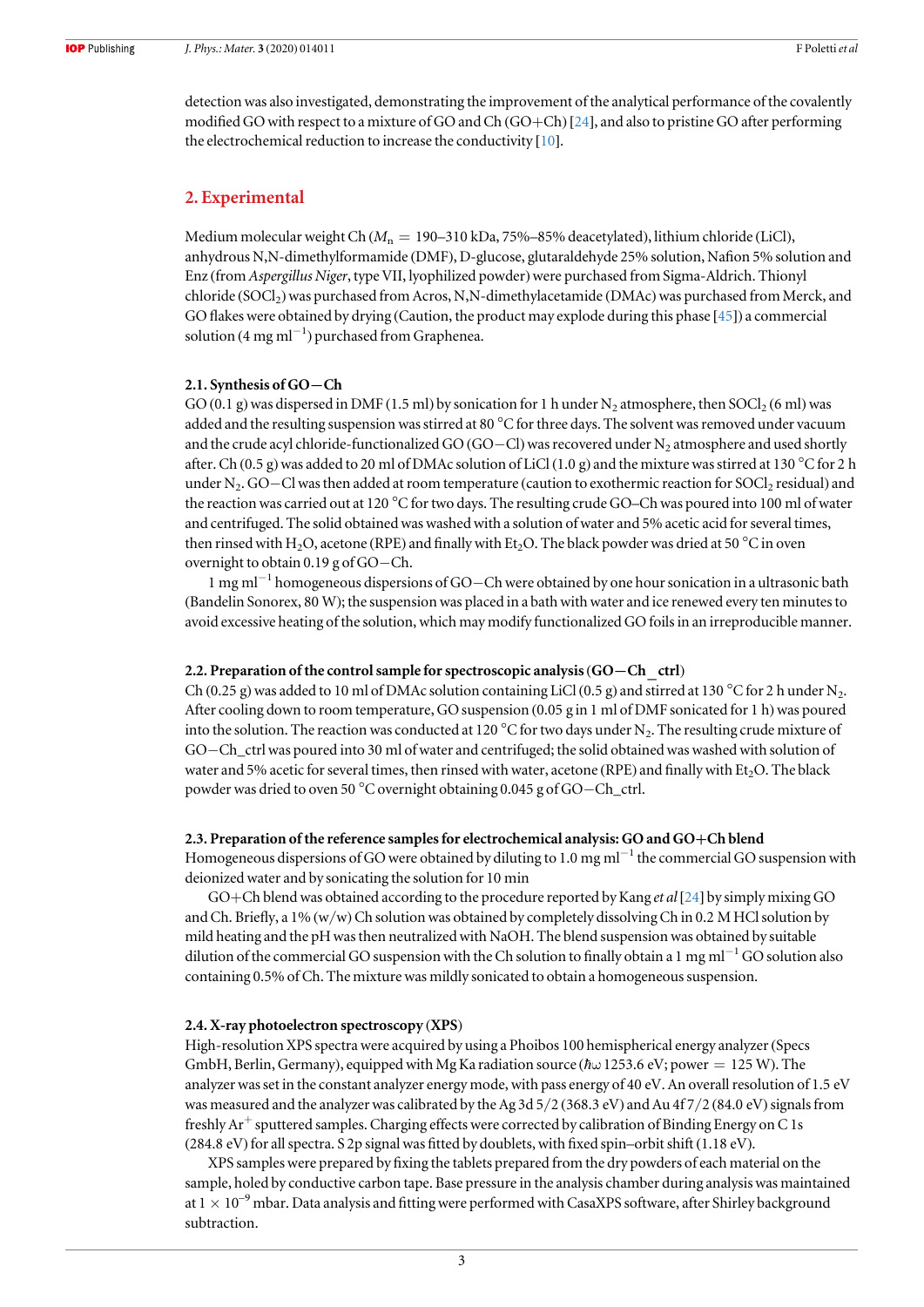## 2.5. Scanning electron microscopy (SEM)

SEM analysis of all materials prepared was performed with SEM LEO 1530 FEG. The morphology of the electrode surfaces after the deposition of either GO−Ch or GO+Ch coatings was investigated by a Quanta-200 environmental scanning electron microscope (FEI Company), working in low vacuum conditions, equipped with an energy dispersive spectrometer(X-EDS, Oxford INCA-350).

#### 2.6. X-ray diffraction (XRD)

XRD scans were carried out with PANanalytical X'Pert diffractometer in Bragg Brentano geometry. A copper target supplied a wavelength of 0.154 18 nm; data were collected for 50 s each 0.066°(2θ)with an X'Celerator detector.

#### 2.7. Electrochemical setup

All the electrochemical measurements were performed with an Autolab PGSTAT12 potentiostat/galvanostat, from Metrohm-Ecochemie. SPEs were acquired from Metrohm-DropSens and consisted of a 4 mm diameter graphite working electrode, a graphite auxiliary electrode, and an Ag pseudo-reference electrode. The potential of the pseudo-reference electrode was fixed by adding 0.1 M KCl to all solutions used for the electrochemical tests.

All solutions for electrochemical tests were obtained in deionized water possessing a resistance of 18 MΩ cm. Electrochemical analyses were performed at room temperature and in solutions in equilibrium with the atmosphere, i.e. in the presence of  $O<sub>2</sub>$ .

#### 2.8. Preparation of Enz-based sensors

6.0 μl of the dispersions of GO−Ch, GO+Ch or GO were drop-cast on the working electrode of the SPE and the solvent was allowed to evaporate at room temperature.

Stable deposition of the enzyme on the electrode surface [[46](#page-10-0)] was achieved by letting evaporate 5.0  $\mu$  of glutaraldehyde solution (1% in deionized water) on each GO-based coating for two hours, to allow cross-linking and covalent bonding to the nanomaterial. 6.7 µl of 10 mg ml<sup>-1</sup> Enz solution, obtained in 0.1 M phosphate buffer(PBS) at pH 7.00, were drop-cast on the electrode surface and left drying at room temperature. Finally, 2.5  $\mu$ l of a 1% pH-neutralized Nafion solution were drop-cast on the electrode surface. The electrodes were left drying overnight before the use.

Due to the poor conductivity of pristine GO, SPEs modified by such a nanomaterial were electrochemically treated at −1.25 V for 300 s in 0.1 M PBS [[10](#page-9-0)] before the deposition of both glutaraldehyde and Enz, obtaining rGO coatings.

### 2.9. Electrochemical tests

Cyclic voltammetry (CV) responses in 0.5 mM ferrocenedimethanol (Fc), 0.1 M PBS (pH 7.00) were obtained to test the charge transfer resistance of different coatings. Deviation to the ideal 60 mV differences between the oxidation and relevant reduction peak, expected for this species undergoing a reversible oxidation process, indicates that the material possesses significantly higher charge transfer resistance with respect to conventional conductors of first species.

Preliminary electrochemical tests for glucose detection were carried out by CV, by performing four subsequent potential scans between  $-0.60$  V and  $+0.40$  V, at 0.02 V s<sup> $-1$ </sup> potential scan rate, in 0.1 M PBS (pH 7.00). Defined aliquots of a 20.0 mM glucose mother solution, obtained by dissolving glucose crystals in 0.1 M PBS, were then added to test the response of different modified electrodes with respect to the presence of such a species. The response at the steady state is reported for each CV measurement.

The performance of the different GO-based materials for glucose detection was defined by flow injection analysis(FIA). In this case, a constant potential of −0.40 V was applied by injecting glucose solutions at concentration levels ranging between 0.05 and 10 mM. Constant flow of 0.1 M PBS was kept at 1.0 ml  $\mathrm{min}^{-1}$ using a Minipuls 3 (Gilson) peristaltic pump. First, 1.3 mM glucose solution was injected twenty times on the same device, in order to test repeatability of the sensor. Then, solutions at different concentration levels were analyzed randomly, in order to define the sensitivity of the sensor and to highlight the possible occurrence of memory effects; each solution was injected at least four times on the same SPE to test the sensor repeatability at different concentration levels. This procedure was repeated on three SPEs obtained in the same conditions to test the sensor reproducibility.

4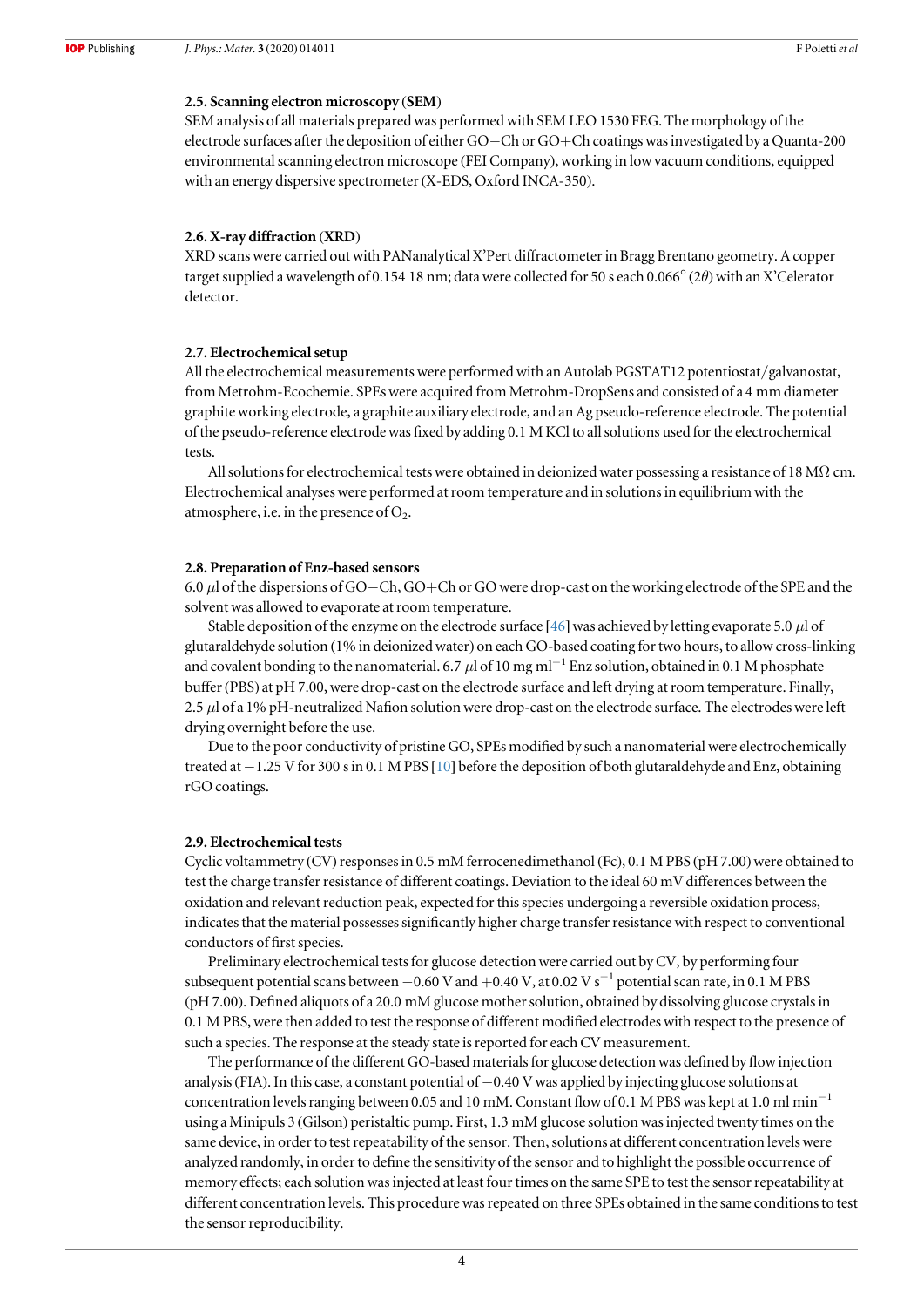

## 3. Results and discussion

#### 3.1. Synthesis and characterization

Covalent grafting of Ch on GO was achieved by esterification reaction of activated carboxylic groups of GO with the amine groups of chitosan, as previously described by Yang *et al* [[47](#page-10-0)] and as summarized in scheme 2. However, as already discussed before, epoxide ring opening by the primary amines does likely occur.

FT-IR spectra of GO−Ch and of pristine GO and of Ch (figure S1 in ESI)show the disappearance of the carbonyl peaks (C=O) at 1729 cm<sup>-1</sup> and spectrum changes in the secondary amide region (N–H bending) between 1550 and 1650 cm−<sup>1</sup> , confirming the successful covalent grafting. Also, TGA analysis(figure S2 in ESI) is consistent with the formation of strong interactions between the two components, as shown by the enhanced thermal stability of GO−Ch, which decomposed slower with respect to Ch and GO.

XPS was performed on GO, GO–Cl, Ch and GO−Ch samples; the spectra are reported in figure [1](#page-6-0) and figure S3 in ESI, whereas the abundance of the different functional groups, defined on the basis of the binding energy of the different functional groups(table S1, ESI), are reported in table S2 in ESI.

The C 1s spectrum of GO (figure S3a in ESI) is consistent with the typical structure of this material: the C–C  $sp<sup>2</sup>$  regions are surrounded by oxidized C–O functional groups, as confirmed by the deconvolution of the C 1s XPS signal [[48](#page-10-0)].

Activated GO (GO–Cl) presents a 2.[1](#page-6-0)% amount of chlorine (figure 1(g), Cl 2p<sub>3/2</sub> B.E. 200.3 eV), compatible with the benzonyl chloride group [[49](#page-10-0)], and in agreement with the relative amount of carbonyl group observed in C 1s (c.a. 3%) of pristine GO. SOCl<sub>2</sub> induces a secondary modification on GO, that can be ascribed to a partial reduction of GO: the O/C ratio, obtained from O 1s and C 1s area (O/C<sub>area</sub>), goes from 0.36  $\pm$  0.01 in GO to 0.07  $\pm$  0.01 in GO–Cl. In order to confirm that C(O)–Cl functionalities can be attached to carboxylic group in GO, the SOCl<sub>2</sub> activation of Ch was also performed. The presence of Cl on the Ch–Cl adduct is significantly lower with respect to GO (0.3% Cl 2p<sub>3/2</sub> B.E. 200.4 eV, spectrum not shown). On the other hand, a significant amount (6.8%) of the S 2p signal was also found for Ch–Cl sample, in the correspondence of the binding energy of S 2 $p_{3/2}$ , and in particular at 164.2 eV that is in the correspondence of the signal expected for S–C covalent bonds [[50](#page-10-0)]. The formation of this bond is probably ascribable to the high reactivity of SOCl<sub>2</sub> [[51](#page-10-0)]. A small amount (0.4%) of S–C bond was also found for GO–Cl (figure [1](#page-6-0)(m)).

In GO−Ch, the presence of C(O)–NH–C bond between GO and Ch [[35](#page-10-0), [47,](#page-10-0) [52](#page-10-0)] was firstly confirmed by decrease of Cl 2p associated to R–C(O)–Cl from 2.1% in GO–Cl(figure [1](#page-6-0)(g)) to 0.3% in GO−Ch (figure [1](#page-6-0)(e)). In addition, the increase of N 1s peak from 0.3% in GO (figure [1](#page-6-0)(d)) up to 6% GO−Ch (figure [1](#page-6-0)(a)) and a significant chemical shift (399.5 eV in pristine Ch to 400.5 eV in GO−Ch)was observed in accordance with similar compounds previously reported: GO−Ch described in [[47](#page-10-0)] or, more generally, for the class of materials presenting the R–C(O)–NH–R bond, e.g. polyamic acid (N 1s 400.5 eV) [[53](#page-10-0)] and polyurethane (N 1s 400.3 eV) [[54](#page-10-0)].

The actual formation of C–N covalent bond at GO−Ch was confirmed on the basis of XPS spectra acquired for the control sample, namely GO−Ch\_ctrl(scheme 2). It presents approximately the same oxidation degree of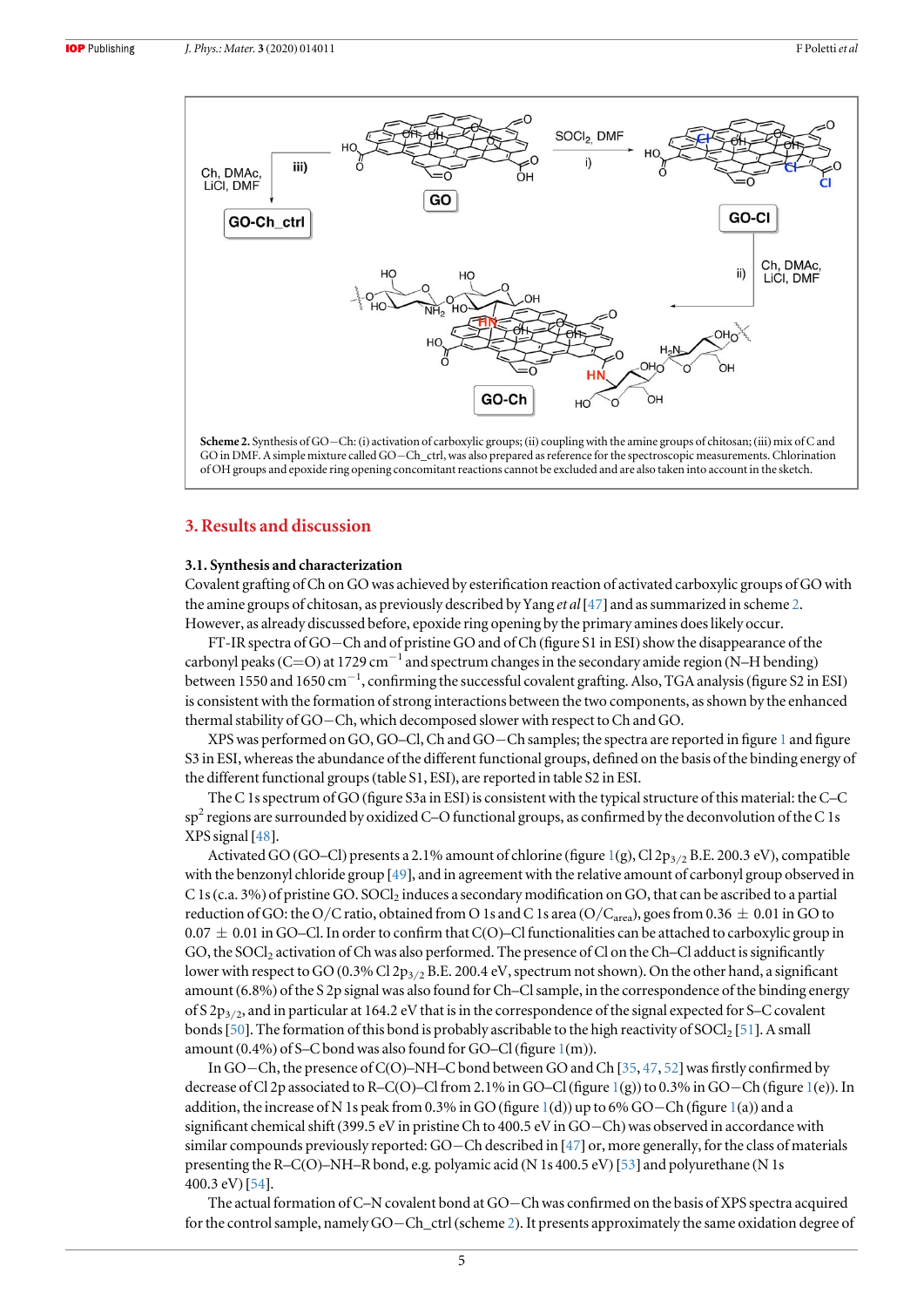<span id="page-6-0"></span>

and unknown S–X group (magenta).

GO, supporting that the partial reduction of GO in GO−Ch is due to the effect of SOCl<sub>2</sub> treatment. The less intense N 1s peak (2.3% versus 6.0% in GO−Ch)is ascribed to the washing steps removing unreacted Ch and it confirms the covalent grafting of Ch on GO after the reaction.

SEM and XRD analyses investigated morphology and structure of GO−Ch, respectively. SEM images(figure S4, ESI) show the typical morphology of GO flakes, which are not affected by the reaction. This suggests that all properties observed for the functionalized materials are ascribable to the surface chemical moieties.

XRD patterns of GO, GO−Ch and GO−Ch\_ctrl are shown and compared in figure S5, ESI. A peak characterizes the GO pattern at 9.98°(2θ). It is indexed as(001) of GO or(002) as derived from graphite structure. In any case, it represents the interlayer spacing between carbon layers: 0.89 nm in this sample. Its complete disappearance in GO−Ch\_ctrl sample can be ascribed to of the reduction of all oxygen functionalities; furthermore the broad band centered around 20° confirms the absence of ordered aggregation and the full dispersion of graphene-like sheets on Ch support. On the contrary, in GO−Ch sample the lack of the peak typical of GO and the presence of a broad peak at 25.2° state the disruption of GO layered structure, but with a partial aggregation of the sheets at distances nearby 0.35 nm, i.e. close to the graphitic (002) interlayer distance of 0.34 nm.

#### 3.2. Electrochemical measurements

To demonstrate the advantages offered by the use of a covalently-bonded Ch on GO material, we performed electrochemical tests on three different electrode coatings: (i) unfunctionalized rGO, i.e. a GO coating electrochemically reduced at −1.25 V[[10](#page-9-0)], (ii) covalently-bonded GO−Ch, and (iii) GO+Ch blend. This last material was obtained by adopting a strategy already described in [[24](#page-10-0)] and was used as a benchmark to highlight the advantages deriving from the chemical activation of oxygen-based moieties present on GO nanosheets to stably bind Ch molecules. Although the analytical performance of the GO+Ch blend was already discussed in the literature, electrochemical tests were repeated in the conditions defined by us, i.e. in FIA; this technique, in fact, was preferred since it reproduces the conditions adopted for the continuous monitoring of glucose, e.g. in on-line monitoring of body liquids, which can be useful for wearable sensors. In addition, the use of the same GO batch for the formulation of both GO−Ch and of GO+Ch blend allows a most proper comparison between these two materials.

Charge transfer resistance at the GO−Ch coating, in comparison to rGO and GO+Ch blend, was preliminarily tested in Fc solution before the deposition of Enz (figure [2](#page-7-0)). CV response obtained at GO−Ch shows a peak-to-peak separation of ca. 70 mV, meaning that this coating is suitable for electrochemical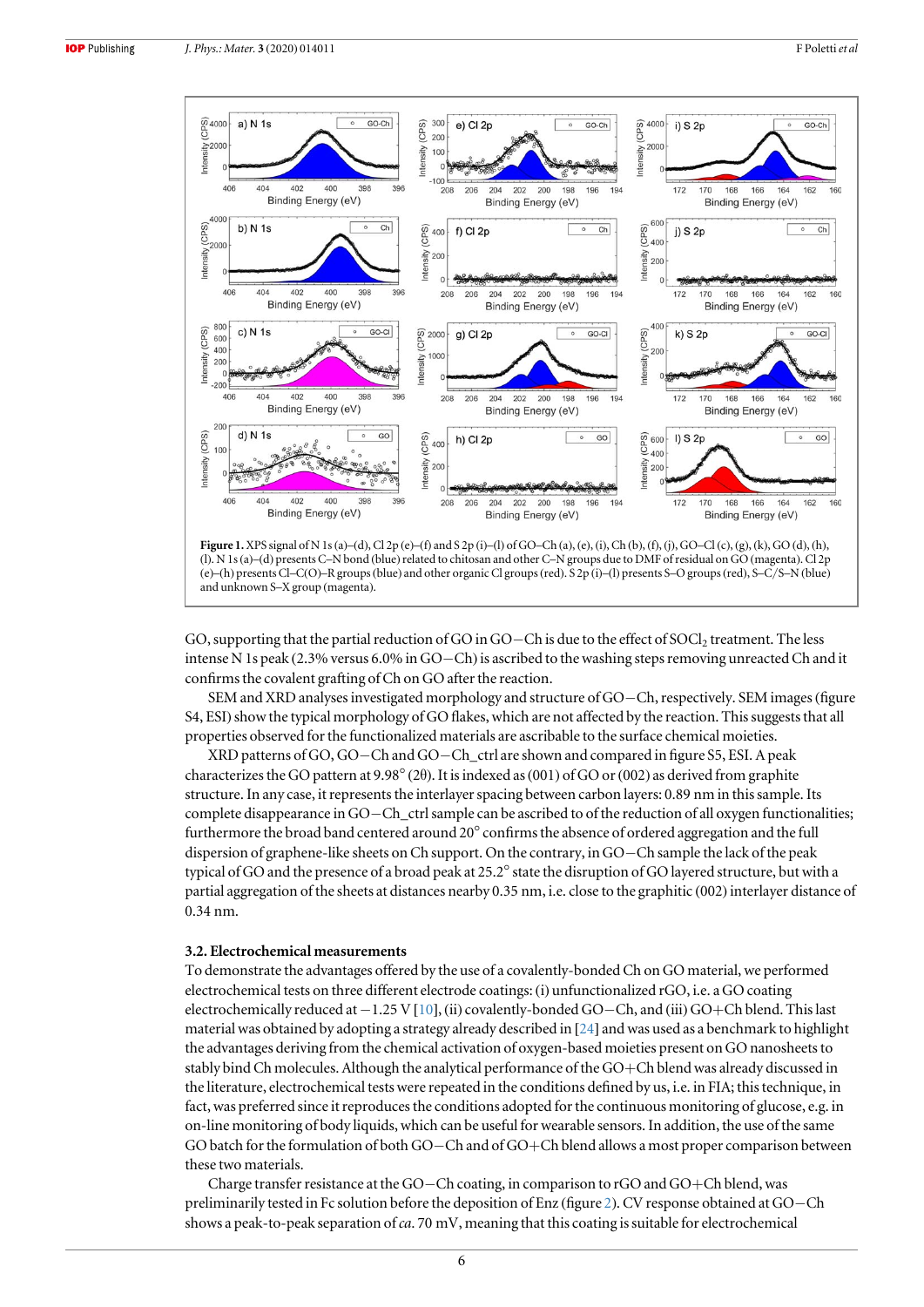<span id="page-7-0"></span>

applications without the need for any electrochemical pre-treatment. A similar peak-to-peak separation was also obtained for the GO+Ch blend; this result let us conclude that the simple mixing of GO with Ch molecules induces ring opening of the epoxy groups on GO, sufficiently improving the conductivity of this material for the electrochemical purposes. Suitable conductivity of simple GO coatings was only obtained after electrochemical pre-treatment at −1.25 V[[10](#page-9-0)]; this notwithstanding, the charge transfer resistance of the resulting rGO coating was slightly worse, as evident from a peak-to-peak separation of about 80 mV. CV responses of Fc oxidation recorded at GO−Ch at different scan rates show a linear relationship ( $R^2 = 0.998$ ) between the anodic peak current and the square root of the potential scan rate (figure S6 in ESI), meaning that the charge transfer process is controlled by diffusion, as expected for a working electrode possessing performance suitable for the electroanalytical applications.

Electrochemical measurements performed at GO−Ch modified SPEs show the electrocatalytic effect induced by the presence of the coating toward oxygen reduction (see figure S7 in ESI): the voltammogram registered in atmospheric conditions, i.e. in the presence of oxygen, exhibits a reduction peak at −0.4 V significantly shifted at less negative potentials with respect to that obtained at the pristine, carbon-based, electrode surface. Quite interestingly, the sensitivity of  $O<sub>2</sub>$  reduction is higher when Ch is present inside the GO coating. This peak decreases when glucose is added to the solution (figure [3](#page-8-0)) as a consequence of the enzymatic reaction, according to ([1](#page-1-0)). As a confirmation of this conclusion, GO−Ch modified electrodes not functionalized with Enz do not show any decrease of the oxygen reduction peak when tested in the presence of glucose (figure S8 in ESI).

The voltammograms in figure [3](#page-8-0) also highlight the possible quantification of glucose by this sensor system, as the peak decreasing is proportional to the amount of glucose in solution; these results are in agreement with those previously reported for GO+Ch modified electrodes [[24](#page-10-0)].

Calibration plots for glucose detection were obtained by FIA (figure [4](#page-8-0)); for this reason, an outermost film of Nafion was added in order to hinder the mechanical detachment of the whole GO-based coating from the underlying working electrode surface. Similar modified SPEs, in fact, were also tested without Nafion film, but in this case only a rather poor correlation was obtained between the current registered and the concentration of glucose.

The repeatability of the sensor response was checked by twenty subsequent injections of the 1.3 mM glucose solution, representing the centroid of the calibration curve (see hereafter). The mean relative standard deviation (RSD%) calculated from the responses of three SPEs modified by either GO−Ch or GO+Ch was 6.2% and 5.3%, respectively. These relatively low values confirm the good stability of the overall coating, even considering the Enz on the GO film, in the conditions chosen.

The analytical performance of the three materials was calculated on the basis of calibration plots similar to those reported in figure [4](#page-8-0)(b). The response of the sensor was obtained by four subsequent injections at each concentration level, also to test the repeatability of the sensor in the whole calibration plot; in all cases the evaluated RSD% resulted well below 5%, showing a very high repeatability degree of all the coatings tested. The results finally reported in table [1](#page-9-0) are obtained by considering the responses of three SPEs, deposited and tested in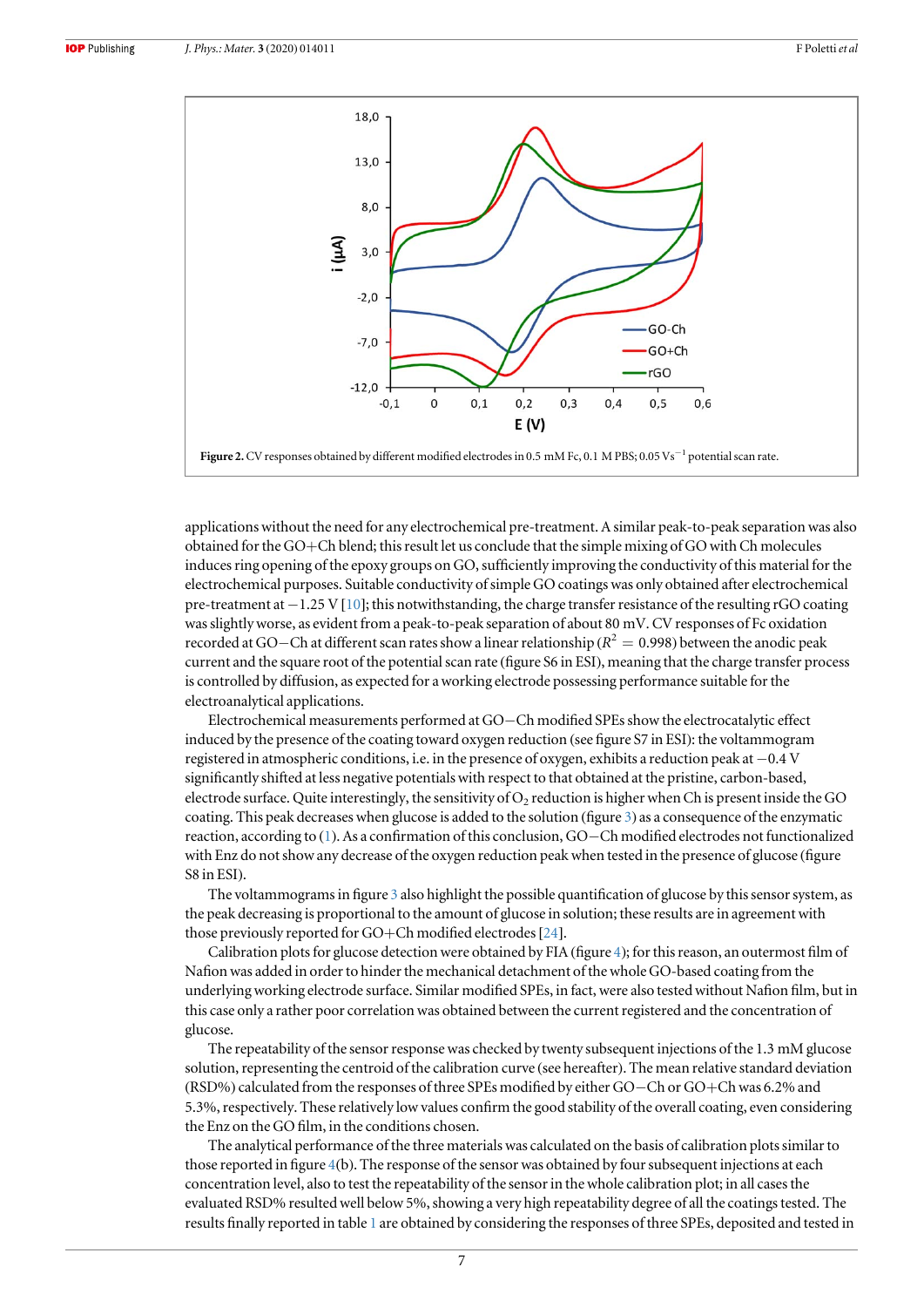<span id="page-8-0"></span>

```
Figure 3. Typical CV responses obtained at GO−Ch and Enz modified SPE in 0.1 M PBS in absence and in presence of glucose.
```


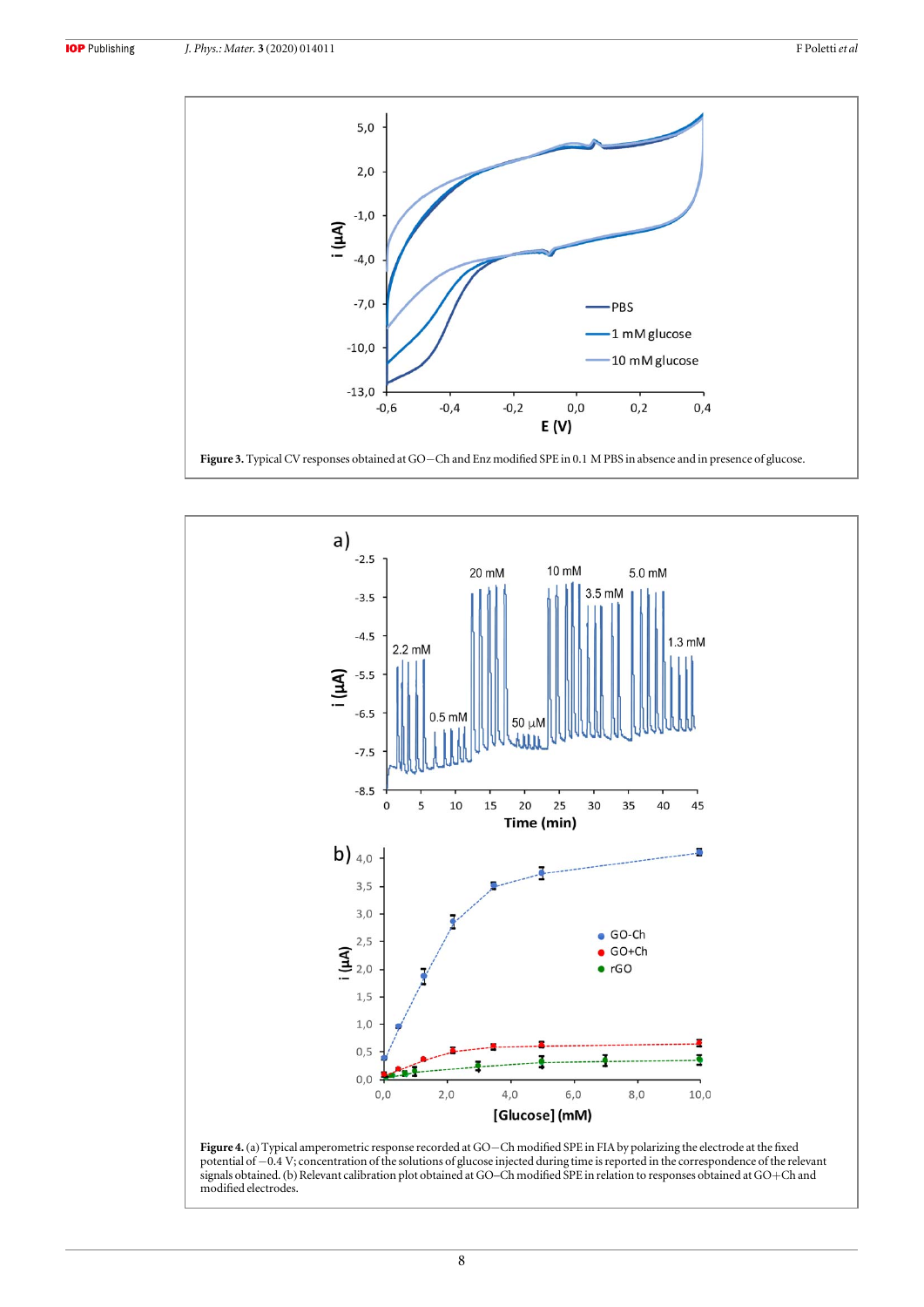Table 1. Analytical performance on the different coatings tested. Results for each coating are obtained from three electrodes tested in the same conditions.

| $GO-Ch$     | $GO+Ch$     | rGO         |
|-------------|-------------|-------------|
| 7.61        | 1.64        | 0.94        |
| $0.5 - 3.5$ | $0.5 - 2.2$ | $0.5 - 2.2$ |
| 9.8         | 15.5        | 63.1        |
|             |             |             |

<span id="page-9-0"></span>the same conditions for each of the three materials tested. As observed, GO−Ch shows significantly higher sensitivity when compared to both pristine rGO and to non-covalently bonded GO+Ch blend, as defined by a Student's t-test ( $p = 0.95$ ). The higher sensitivity can be also ascribed by the higher homogeneity of GO−Ch coating with respect to GO+Ch (see section S8 in ESI).

Reproducibility of the sensor building up was defined by considering the RSD of the sensitivity (i.e. the slope) of calibration plots obtained from three SPEs obtained and tested in the same conditions. As observed from the resulting RSD<sub>slope</sub> values (table 1), the responses obtained at GO−Ch electrodes are quite reproducible.

## 4. Conclusions

Our work shows that covalent modification of GO with Ch provides a material suitable for glucose sensing that outperforms the not covalently modified analogues. The synthetic protocol adopted is a standard method, allowing covalent modification of GO through an amidation reaction. The advantages of this approach rely on the increase of the number of active sites to bind the glucose oxidase enzyme and on the partial reduction of GO, which occurs during the carboxyl groups activation; this was demonstrated by synthesizing a tailored control sample (GO−Ch\_ctrl). The biosensor obtained by drop-casting GO−Ch shows enhanced sensitivity and higher reproducibility with respect to the sensor developed by using a mere mixture of GO and Ch (GO+Ch) previously reported in literature. Despite a proper definition of the performance of the GO−Ch based sensors can be only carried out after testing the sensor in real conditions, the linearity range found (see table 1) suggests the possible use of the device as a wearable sensors for the continuous monitoring of glucose in sweat. In this respect, the flow analyses described in this paper evidence that this application is well feasible for at least one hour of measurements without significant variation of the sensor repeatability.

#### Acknowledgments

The research leading to these results has received funding from the European Union's Horizon 2020 research and innovation programme under GrapheneCore2 785219—Graphene Flagship and from the Swedish Research Council under project (project Janus 2017-04456).

## ORCID iDs

Fabrizio Poletti ® [https:](https://orcid.org/0000-0001-9646-021X)//orcid.org/[0000-0001-9646-021X](https://orcid.org/0000-0001-9646-021X) Alessa[n](https://orcid.org/0000-0002-7614-7100)dro Kovtun C[https:](https://orcid.org/0000-0002-7614-7100)//orcid.org/[0000-0002-7614-7100](https://orcid.org/0000-0002-7614-7100) Vincenzo Palermo C[https:](https://orcid.org/0000-0002-0168-9693)//orcid.org/[0000-0002-0168-9693](https://orcid.org/0000-0002-0168-9693) Chiara Zanardi @ [https:](https://orcid.org/0000-0002-2091-3398)//orcid.org/[0000-0002-2091-3398](https://orcid.org/0000-0002-2091-3398) Manuela Melucc[i](https://orcid.org/0000-0003-2326-0094) <sup>to</sup> [https:](https://orcid.org/0000-0003-2326-0094)//orcid.org/[0000-0003-2326-0094](https://orcid.org/0000-0003-2326-0094)

### References

- [1] Baranwal A, Kumar A, Priyadharshini A, Oggu G S, Bhatnagar I, Srivastava A and Chandra P 2018 Int. J. Biol. Macromolecules [110](https://doi.org/10.1016/j.ijbiomac.2018.01.006) 110
- [2] Kubáň P, Foret F and Erny G 2019 Electrophoresis 40 [2084](https://doi.org/10.1002/elps.201900066)
- [3] Suginta W, Khunkaewla P and Schulte A 2013 Chem. Rev. 113 [5458](https://doi.org/10.1021/cr300325r)
- [4] Kang X, Mai Z, Zou X, Cai P and Mo J 2007 J. Nanosci Nanotechnol. 7 [1618](https://doi.org/10.1166/jnn.2007.345)
- [5] Kaur N, Bharti A, Batra S, Rana S, Rana S, Bhalla A and Prabhakar N 2019 Microchemical J. [144](https://doi.org/10.1016/j.microc.2018.08.064) 102
- [6] Lawal A T 2015 Talanta [131](https://doi.org/10.1016/j.talanta.2014.07.019) 424
- [7] Shao Y, Wang J, Wu H, Liu J, Aksay I A and Lin Y 2010 Electroanalysis 22 [1027](https://doi.org/10.1002/elan.200900571)
- [8] Bonanni A, Ambrosi A, Chua C K and Pumera M 2014 ACS Nano 8 [4197](https://doi.org/10.1021/nn404255q)
- [9] Hui K W, Pumera M and Bonanni A 2015 Chem. Eur. J. 21 [11793](https://doi.org/10.1002/chem.201501691)
- [10] Maccaferri G, Zanardi C, Xia Z Y, Kovtun A, Liscio A, Terzi F, Palermo V and Seeber R 2017 Carbon [120](https://doi.org/10.1016/j.carbon.2017.05.030) 165
- [11] Tudose M et al 2019 Appl. Surf. Sci. [471](https://doi.org/10.1016/j.apsusc.2018.11.242) 553